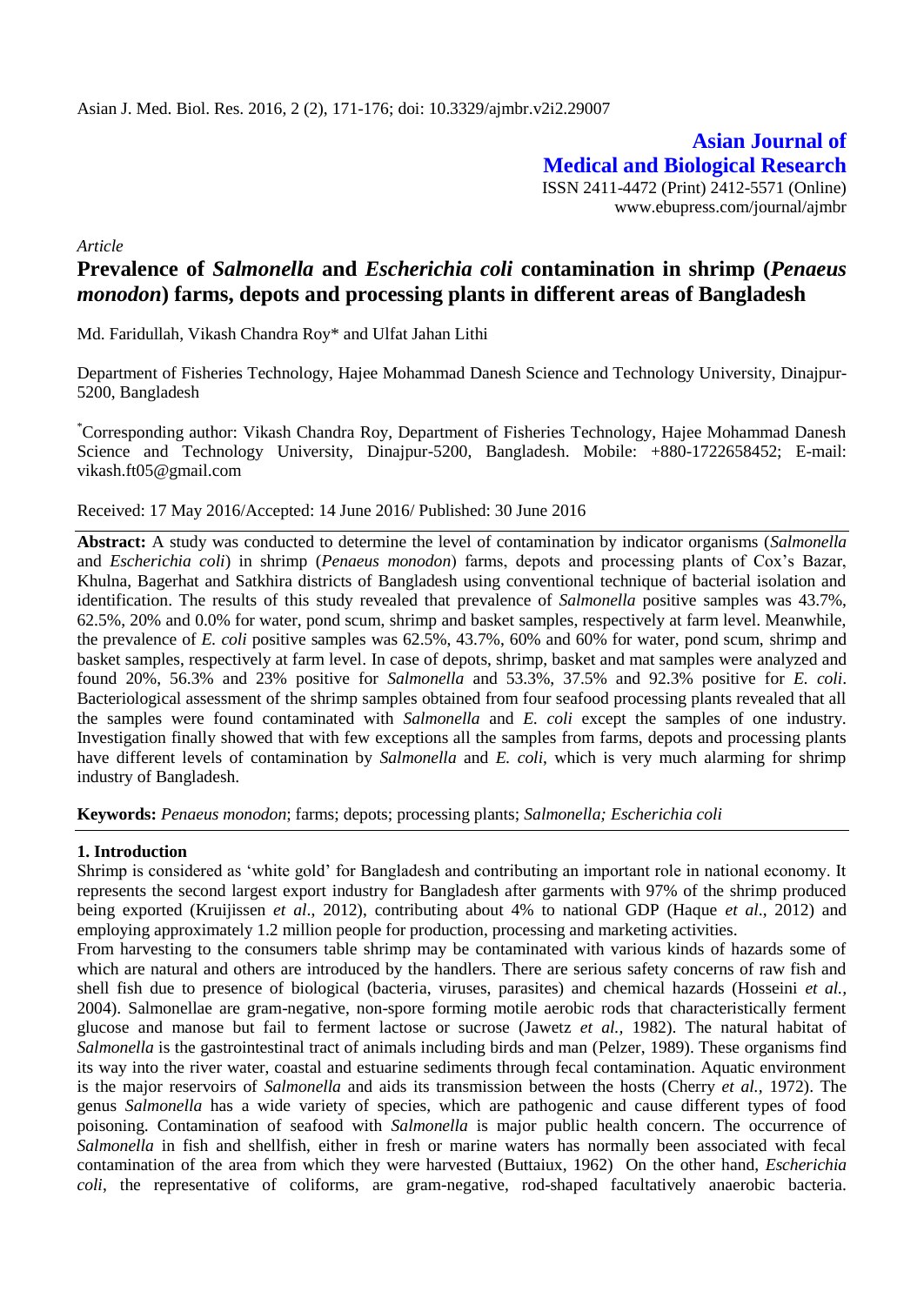Identification criteria used are production of gas from glucose (and other sugars) and fermentation of lactose to acid and gas within 48 h at 35ºC (Hitchins *et al.,* 1998). *E. coli* are naturally found in the intestinal tracts of all warm-blooded animals, including humans. Most forms of the bacteria are not pathogenic and serve useful functions in the intestine. Pathogenic strains of *E. coli* are transferred to seafood through sewage pollution of the coastal environment or by contamination after harvest. *E. coli* food infection causes abdominal cramping, water or bloody diarrhea, fever, nausea and vomiting (Ward, 1997) Shrimps Sea foods are usually contaminated by *Salmonella* and *E. coli* due to presence of human and animal wastes. Shrimp are also contaminated from the handlers who are not conscious about the hygiene and sanitation during handling of shrimp at different stages. These microorganisms are pathogenic and cause different types of food poisoning. Since importing countries are very much conscious about hazardous pathogens, the importing agencies always reject the shrimp and shrimp products if they contain any *Salmonella* and *E. coli*. Therefore, it is very much important to identify the route of *Salmonella* and *E. coli* contamination in shrimp farms, depots and processing industry. This study revealed the survey results on the prevalence of *Salmonella* and *E. coli* contamination at different shrimp farms, depots and processing plants of some selected areas of Bangladesh.

### **2. Materials and Methods**

### **2.1. Sampling area and sample collection**

Samples were collected from farms and depots of 8 upazilla under four prominent Shrimp (*Penaeus monodon*) producing districts of Bangladesh viz. Cox's Bazar, Khulna, Bagerhat and Satkhira. Samples were taken from two farms and two depots from each upazilla. Samples were also taken from the shrimps at the receiving point of four shrimp processing industry located at Cox's Bazar and Khulna. Sources of samples in the farms were water, pond bottom scum, shrimp (body surface, gills and peritoneal cavity), basket (in most cases plastic drums) and mat/polythene sheet. Sources of samples in the depots were shrimp, basket and mat/polythene sheet. Sources of samples in processing industries were only shrimp (body surface, gill and peritoneal cavity). In some of the sampling sites bacterial samples could not be taken from all sources due to practical reasons like unavailability of the sample sources during the time of sampling (Table 1).

Two sampling methods were used such as (i) direct inoculation of samples in pre-enrichment medium and (ii) cotton swabs taken from shrimp, basket and mat/polythene sheet were directly streaked on the surface of Salmonella-Shigella agar (SS agar) plates and the swabs were then inoculated in the pre-enrichment medium. All the samples were shipped to the laboratory within 48 hours of the sample taken. After arrival of the samples in the laboratory, bacteriological analysis was done for the detection of *Salmonella* sp. and *E. coli* according to the method of American Public Health Association (Association of Official Analytical Chemists, 1984).

### **2.2. Screening and biochemical tests**

A suspected colony of *Salmonella* was picked up with inoculating loop and inoculated in the Triple Sugar Iron (TSI) agar slant by streaking the slant and stabbing the butt and incubated at 35<sup>°</sup> C for 24 hrs. *Salmonella* cultures typically produce an alkaline (red) slant and acid (yellow) butt, with or without production of  $H_2S$ (blackening of butt) in TSI agar. The TSI cultures were purified by streaking onto McConkey's agar (MCA) and incubated for 24 hrs at 35<sup>o</sup> C. Typical colonies appear transparent and colorless, sometimes with a dark center (Figure 1). For *E. coli* pink colonies on SS agar were streaked onto Eosine Methylene Blue agar (EMB) and incubated at  $35^{\circ}$  C for 18-24 hrs. Suspected *E. coli* colonies had black or dark center with the greenish metallic sheen (Figure 2).

*Salmonella* and *E. coli* colonies were sub-cultured in nutrient broth and are incubated at 35° C for 24 hrs. Using the nutrient broth culture as inoculums the biochemical tests were performed using fresh bacterial culture (Table 2).

### **3. Results and Discussion**

# **3.1. Contamination in shrimp farms**

The level of *Salmonella* and *E. coli* contamination in different samples (water, scum, shrimp, basket and mat) collected from Shrimp farms of different sampling sites of Bangladesh were different.

#### **3.1.1. Water samples**

Water samples collected from Chokoria, Teknaf, Mongla, Koira and Munshigonj Shrimp (*P. monodon*) farms have shown positive result in *Salmonella* test and farms of other three locations Rampal, Paikgacha and Ashashuni have shown negative results. About 43.7% of the water samples were *Salmonella* positive. In case of *E. coli* water samples from all the locations except Paikgacha have shown the positive result and about 62.5% of the samples have shown the positive result.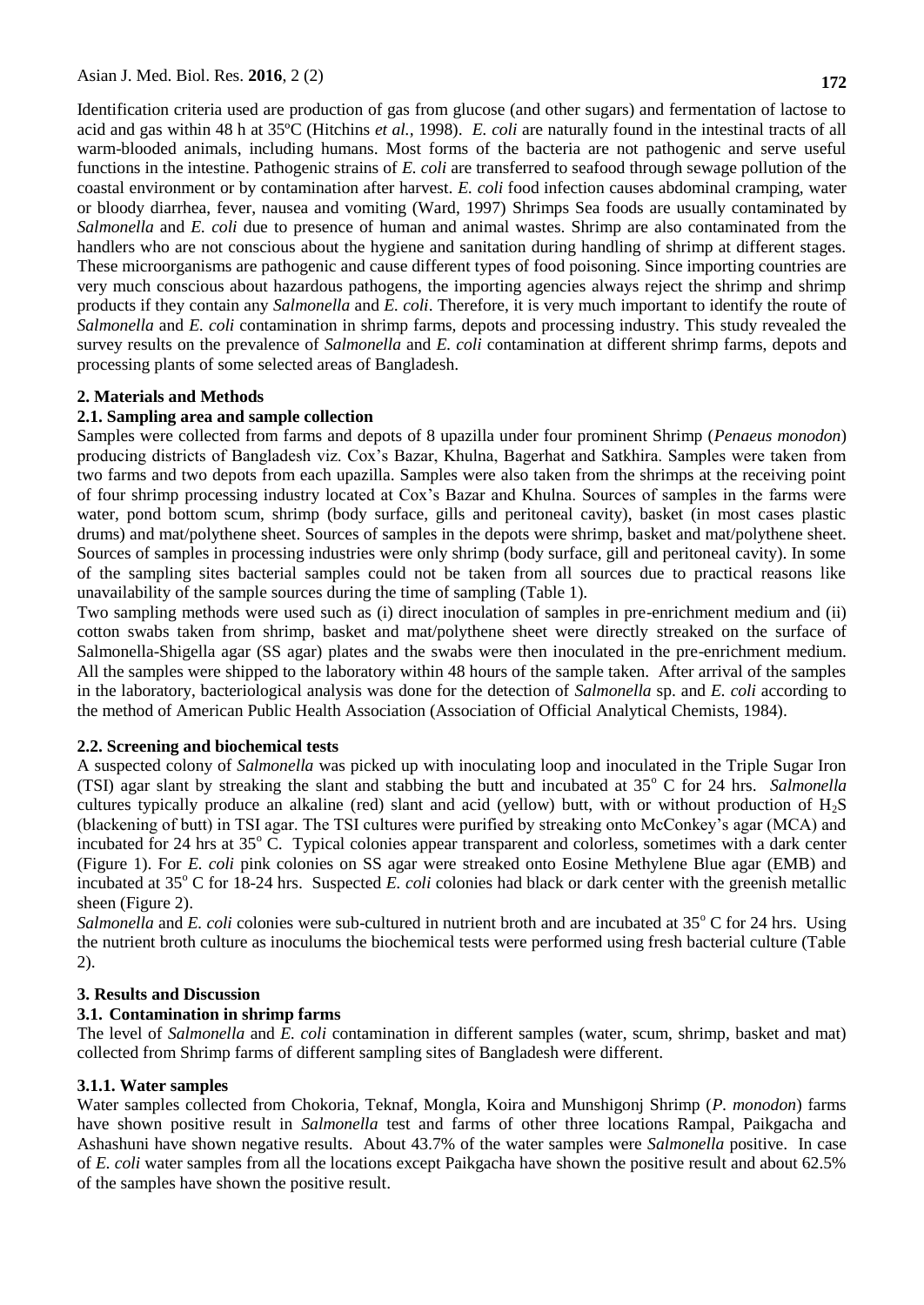|                 |                       |                  | Farm                         |                        |                  | <b>Depot</b>                 |                        |
|-----------------|-----------------------|------------------|------------------------------|------------------------|------------------|------------------------------|------------------------|
| <b>Bacteria</b> | <b>Type of Sample</b> | No. of<br>sample | No. of<br>sample<br>positive | Percent of<br>positive | No. of<br>sample | No. of<br>sample<br>positive | Percent of<br>positive |
| Salmonella      | Water                 | 16               | $\mathcal{I}$                | 43.7                   |                  |                              |                        |
|                 | Scum                  | 16               | 10                           | 62.5                   | —                |                              | ۰.                     |
|                 | Shrimp                | 30               | 6                            | 20.0                   | 45               | 9                            | 20.0                   |
|                 | <b>Basket</b>         | 10               | Nil                          | 0.0                    | 16               | 9                            | 56.3                   |
|                 | Mat                   | 6                | Nil                          | 0.0                    | 13               | 3                            | 23.1                   |
| E. coli         | Water                 | 16               | 10                           | 62.5                   |                  |                              | -                      |
|                 | Scum                  | 16               | 7                            | 43.7                   |                  |                              |                        |
|                 | Shrimp                | 30               | 18                           | 60.0                   | 45               | 24                           | 53.3                   |
|                 | <b>Basket</b>         | 10               | 6                            | 60.0                   | 16               | 9                            | 56.2                   |
|                 | Mat                   | 6                | Nil                          | 0.0                    | 13               | 12                           | 92.3                   |

# **Table 1. Total number of samples collected and number of samples found** *Salmonella* **and** *E. coli***.**

# **Table 2. Biochemical tests for phenotypic characterization of** *Salmonella* **and** *E. coli.*

| <b>Tests (Salmonella)</b> | <b>Results</b> | Tests $(E. \text{ coli})$ | <b>Results</b> |
|---------------------------|----------------|---------------------------|----------------|
| Catalase                  | $^{+}$         | Catalase                  | $^+$           |
| Cytochrome oxidase        |                | Cytochrome oxidase        |                |
| <b>MR</b>                 | $^+$           | <b>MR</b>                 | $^{+}$         |
| VP                        |                | <b>VP</b>                 |                |
| Indole                    |                | Indole                    | $^{+}$         |
| Citrate                   | $+/-$          | Citrate                   |                |
| <b>KCN</b>                |                |                           |                |
| Malonate                  |                |                           |                |
| Urease                    |                |                           |                |
| Lactose                   |                |                           |                |
| Sucrose                   |                |                           |                |

The tests were incubated at  $35^{\circ}$  C for 18-24 hrs.

## **Table 3. Incidence of Salmonella and** *E. coli* **contamination in selected shrimp (***P. monodon***) processing plants (at receiving point) of Bangladesh.**

| <b>Bacteria</b> | <b>Sample</b> | <b>Conception Seafood,</b><br>Cox's Bazar | Kuliarchar Seafood,<br>Cox's Bazar | Rupsha Seafood,<br>Khulna | <b>Fresh Seafood,</b><br>Khulna |
|-----------------|---------------|-------------------------------------------|------------------------------------|---------------------------|---------------------------------|
| Salmonella      | Shrimp        | $^+$                                      |                                    |                           |                                 |
|                 | <b>Basket</b> | $\ast$                                    | ∗                                  | ∗                         | *                               |
|                 | Mat           | ∗                                         | ∗                                  | *                         | *                               |
| E. coli         | Shrimp        |                                           |                                    |                           |                                 |
|                 | <b>Basket</b> | ∗                                         | ∗                                  | *                         | *                               |
|                 | Mat           | ∗                                         | ∗                                  | $\ast$                    | *                               |

\* Sample could not be taken



**Figure 1. Bacterial growth on MacConkey agar. A.** *Escherichia coli* **on MacConkey agar: growth, pink color colonies B.** *Salmonella* **on MacConkey agar: growth, colorless colonies**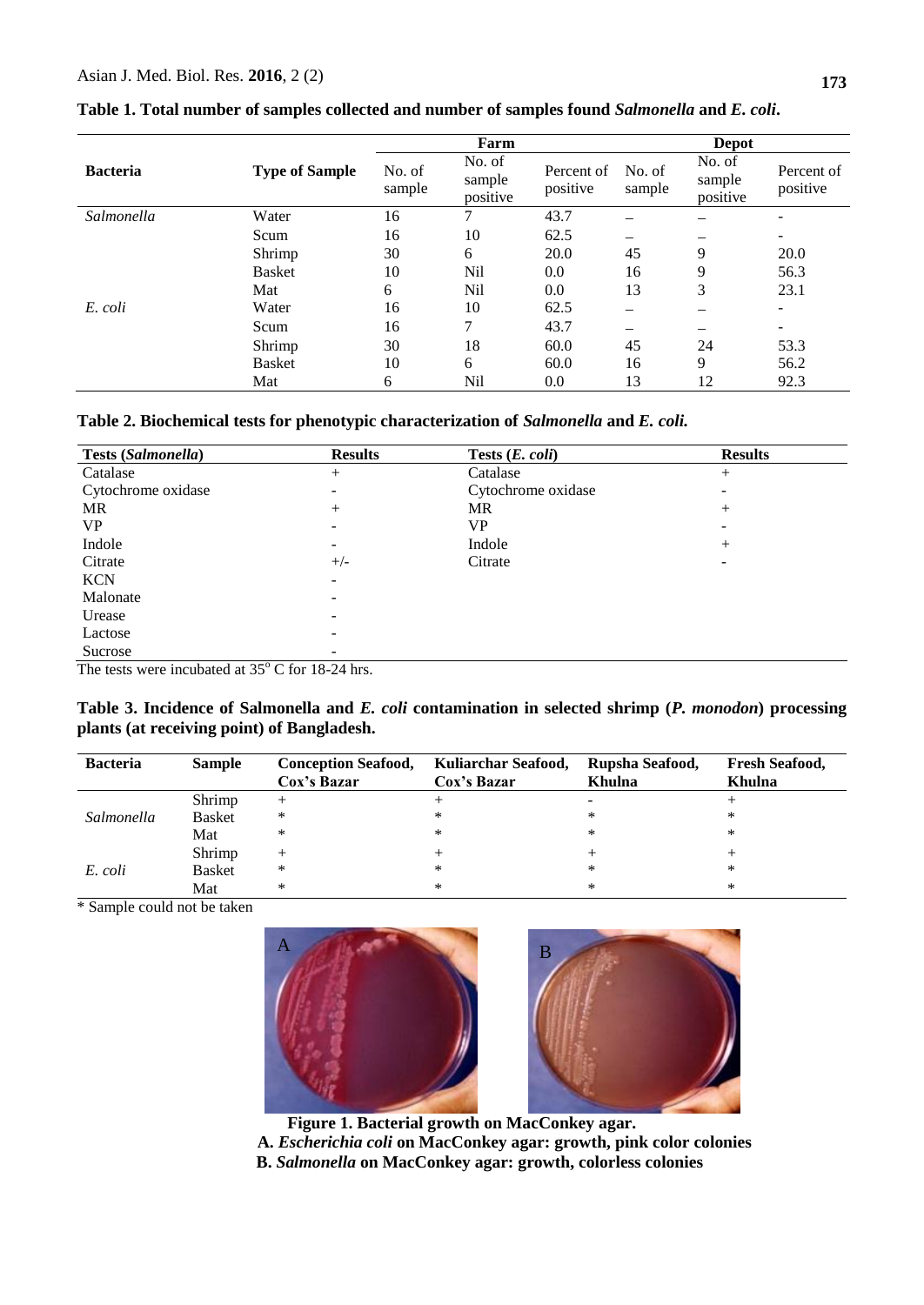

**Figure 2.** *Escherichia coli* **on EMB agar with metallic sheen.**

# **3.1.2. Pond bottom scum**

Scum samples from all the locations except Paikgacha have been found *Salmonella* positive. About 62.5% of the scum samples have been tested positive for *Salmonella.* On the other hand scum samples from Chokoria, Rampal Mongla, Munshigonj and Ashashuni have been tested positive for *E. coli* and samples from other three locations Teknaf, Paikgacha and Koira tested negative. About 43.7% of the samples have been tested *E. coli* positive.

# **3.1.3. Shrimp**

Shrimp samples of both the farms of Chokoria and Teknaf and one farm of Rampal have been tested *Salmonella* positive and samples from the farms of other locations tested *Salmonella* negative. 20% of total shrimp samples have been tested *Salmonella* positive. On the other hand shrimp samples collected from the farms of all the locations have been tested *E. coli* positive. 60% of all the shrimp samples have been tested *E. coli* positive.

### **3.1.4. Baskets and mats/polythene sheet**

Samples taken from baskets and mats from Shrimp farms have been tested *Salmonella* negative. However, due to unavailability of baskets and mats samples could not be taken from some farms. Samples taken from the baskets found in the farms of Teknaf, Rampal Munshigonj and Ashashuni were *E. coli* positive but the samples taken from the mats were *E. coli* negative. 60% of basket samples tested were *E. coli* positive.

### **3.2. Contamination in shrimp depots**

The bacteriological assessment of different samples obtained from different shrimp depots of different areas revealed different level of *Salmonella* and *E. coli* contamination.

### **3.2.1. Shrimp**

Shrimp samples from at least one depot of each sampling location have been tested *Salmonella* positive except Paikgacha where samples collected from both the depots were *Salmonella* negative. Bacteriological samples collected from the depots of all the locations have been tested *E. coli* positive except Koira where samples from both the depots were *E. coli* negative. 20% of all the samples were *Salmonella* positive. On the other hand 53.3% of all samples were tested *E. coli* positive.

### **3.2.2. Basket**

Bacteriological samples collected from the baskets of at least one depot of each sampling location were tested *Salmonella* positive and except one location (Teknaf) samples collected were *E. coli* positive. Among the samples 56.2% were *Salmonella* and *E. coli* positive.

### **3.2.3. Mat/polythene sheet**

Bacteriological samples collected from the mats/polythene sheet used in the depots of Mongla, Paikgacha and Koira were *Salmonella* positive. About 23% of the samples collected have been tested *Salmonella* positive. On the other hand almost all the samples collected from the mats of all the depots have been tested *E. coli* positive.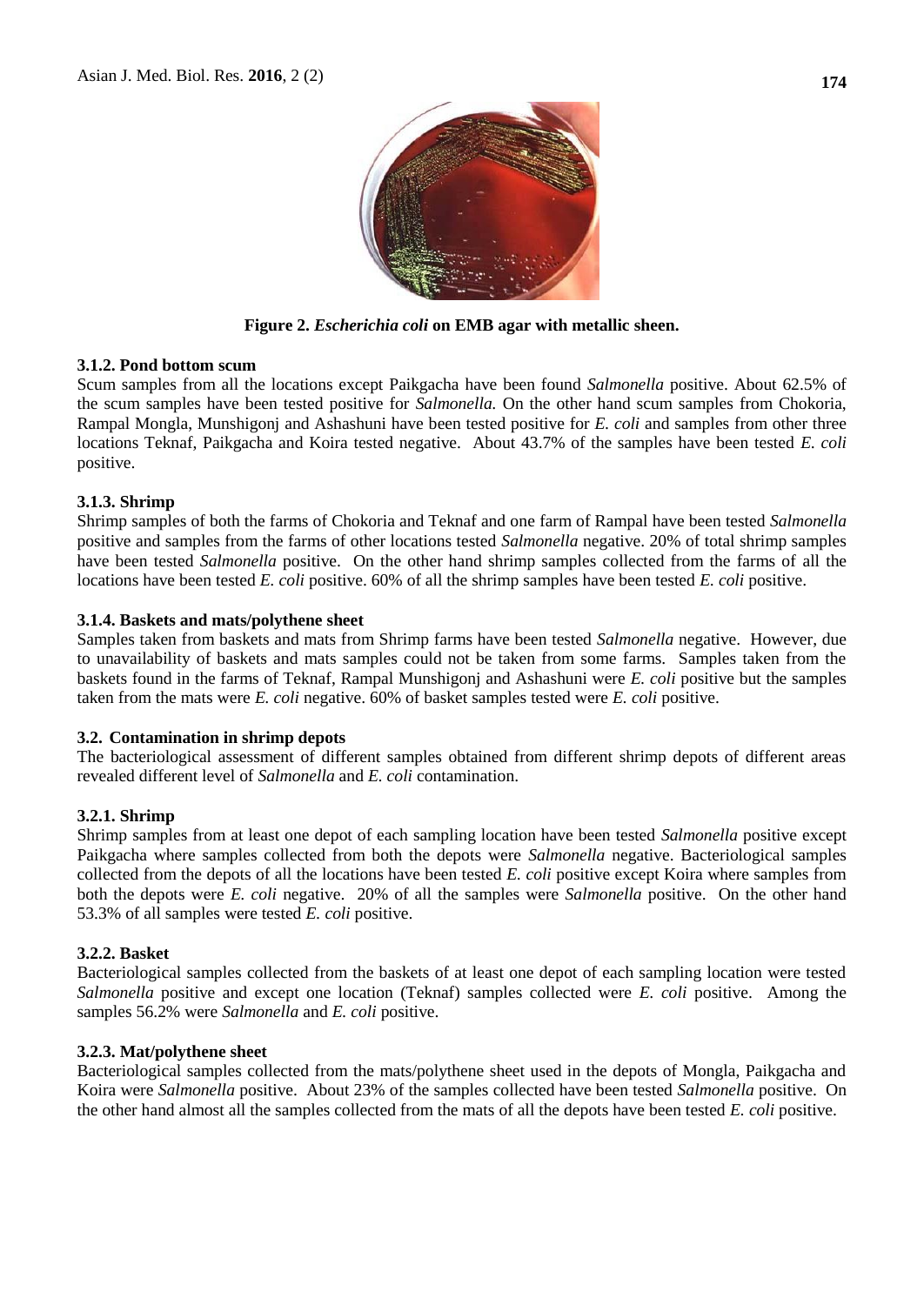### **3.3. Contamination in processing plants**

Bacteriological samples were collected from shrimps at the receiving point of 4 processing plants of Cox's Bazar and Khulna region. Except Rupsha Seafood Industry of Khulna all the shrimp samples were found contaminated with *Salmonella* and *E. coli* (Table 3).

Present study conducted on the incidence of *Salmonella* and *E. coli* in Shrimp from different sources like culture ponds (water, scum), containers (mat, polythene sheet, basket/tanks etc.) transport and other sources related to post-harvest handling and transportation of shrimp. Results found are comparable to previous studies conducted elsewhere. But no information is available on Bangladesh.

A number of researchers studied the *Salmonella* and *E. coli* contamination in seafoods particularly in penaeid shrimps (*P. monodon*). The coliform contents of farmed penaeids varied between 460-1100 whereas the surrounding water and sediments were between 11 x  $10^3$  and 123 or 1100 respectively. Faecal coliforms were found in the range of 10-200 on the sediment samples (Putro *et al.,* 1990). Coliform bacteria, *Escherichia coli*, coagulate-positive staphylococci, *Salmonella*, and *Listeria monocytogenes* contamination was studied in individually quick frozen (IQF) shrimp products. *S. typhimurium* was isolated from one sample of raw, peeled tail-on. Coliforms were detected in all the products, though at a low level. Prevalence of coliforms was higher in headless shell-on (26%) shrimps followed by raw, peeled, and deveined tail-off (19%), raw, peeled tail-on (10%), and cooked, peeled tail-on (3.8%) shrimps. The highest prevalence of *E. coli* (4.8%) was noticed in headless shell-on shrimps. Overall results revealed that the plant under investigation had exerted good process control in order to maintain superior bacteriological quality of their products (Hatha *et al.,* 2003). Occurrence of *Salmonella* in fish and shellfish, either in fresh of marine waters has normally been associated with fecal contamination of the area from which they were harvested (Buttaiux, 1962). Thus it is generally suggested not to use animal manure as a source of fertilizer for aquaculture ponds because this practice introduces *Salmonella* which was later isolated from the harvested product (Miget, 1991).

In the present study it was found that about 70% farms received from and drain out water to another pond in all survey areas. Although the use of organic manure like cow-dung or chicken waste is limited in the ponds but there is a chance of contamination of the water with sewage through the water receiving canal from other sources. Introduction of *Salmonella* and *E. coli* to the water and scum as well as shrimp samples of farms may due to the above reasons.

Post process contamination can occur by coliforms, fecal coliforms including *E. coli, Staphylococcus* and *Salmonella* to the raw materials particularly when significant hand peeling is involved (Miget, 1991). Pathogens also introduced via product handlers-from personnel on the harvest boat, through processing plant and food service handlers, and ultimately the consumers. The hands of workers have been identified as sources of these pathogens .In the present study, the percentage of *Salmonella* and *E. coli* contamination to the samples from depots was higher than those from farms may due to improper and rough handling, delay icing, improper washing, careless beheading and peeling of the shrimps.

# **4. Conclusions**

Detection of *Salmonella* and *E. coli* in samples collected from pond water and scum indicates various degrees of contamination and pollution. The same organisms detected in baskets, mats and shrimp indicate the poor sanitation and hygienic conditions of farms. Isolation of *Salmonella* and *E. coli* in the depots indicates the poor infrastructure facilities, poor sanitation and contamination in the depots. Most of the Shrimp farms are located nearby villages and the farms are ultimate recipient of community disposal including human and animal excreta, which may carry potential pathogens. This must be stopped. The incidence of disease in Shrimp farms is very frequent. Good farming practice including regular water quality monitoring is important to tackle the problem. Training programs are required for farmers, suppliers and depot owners for implementation of HACCP at the field level for effective quality management.

### **Acknowledgements**

We are grateful to our respected teachers Professor Dr. Md. Kamal and Professor Dr. Md. Nazrul Islam from the Faculty of Fisheries, Bangladesh Agricultural University for their cordial help during research. We are also grateful to Shrimp Foundation Dhaka, Bangladesh for their funding for this research work.

# **Conflict of interest**

None to declare.